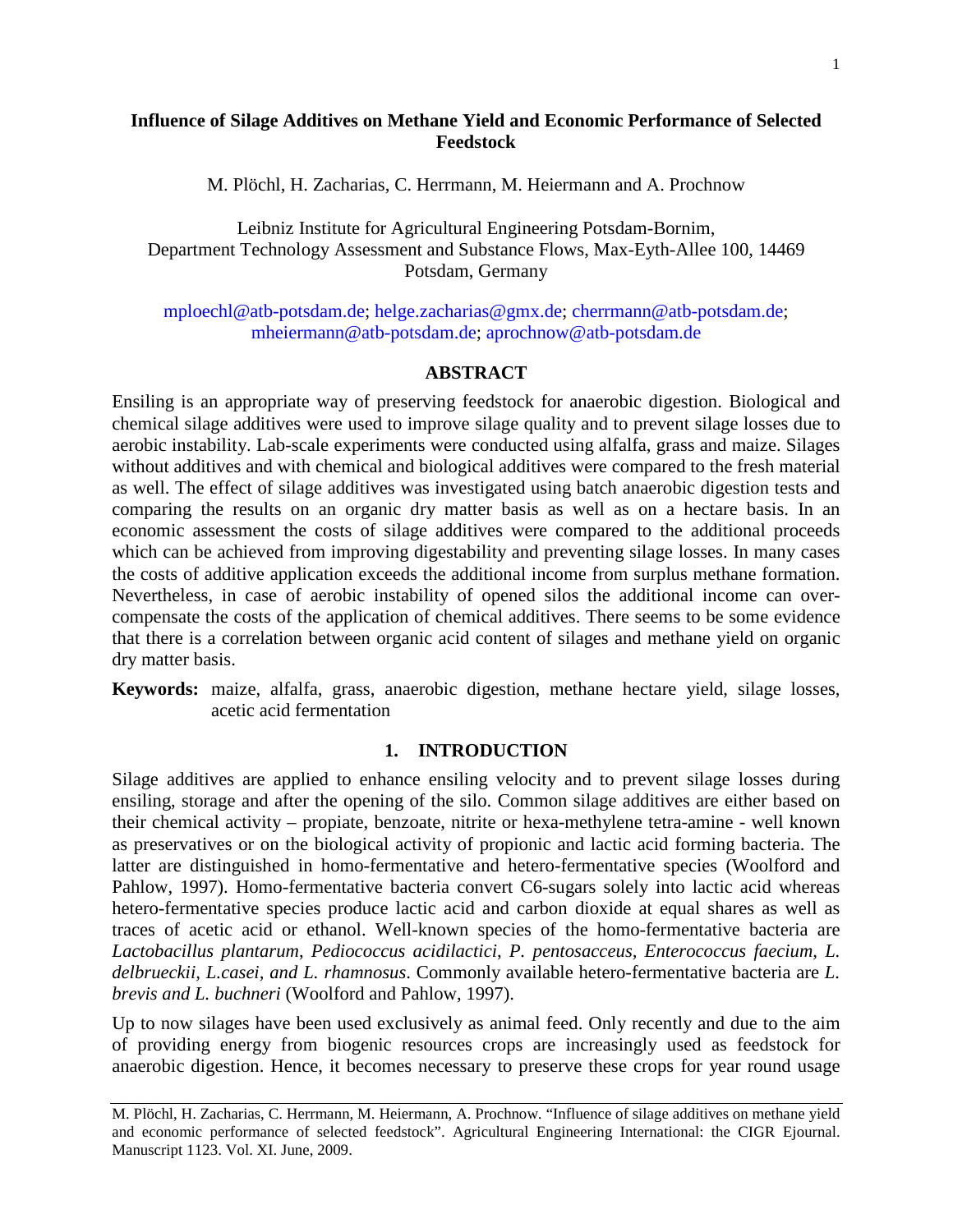after harvest. It seems to be obvious that ensiling is the best way to achieve this goal. In a first instance the same rules applying for the quality of animal feed silages apply for biogas silages as well: high lactic acid concentration and thus, low pH-value, prevention of infestations of chlostridae, and entero bacteria, prevention of silage losses, aerobic stability after opening of the silo, etc. After opening of the silo numerous microbes can lead to an increase in pH-value and temperature of the silage as well as to a reduction of free available sugars. Loss of carbon dioxide and temperature increase determine net energy loss (Driehuis and Oude Elferink, 2000).

If silages are used as feedstock for anaerobic digestion the question of losses might be answered different to the situation in animal feeding. Dry matter losses due to the formation of other organic acids are not comparable to losses of digestable material. The loss of dry matter might be compensated by an improved digestability of the crops. Hence, it becomes important to compare methane yields on a hectare basis as well.

Silages which turned out to be fermented to acetic acid stage rather than to the lactic acid one and hence, are inappropriate for animal feed are still a good or even very good feedstock for anaerobic digestion. It can further be concluded that high acetic acid concentration might even enhance methane formation as acetic acid is a precursor of methane (Banemann *et al.*, 2007).

There are a number of investigations which worked on the difference in methane yield of silages and fresh material. Only a few reports considered the effects of silage additives, some of these with a strong focus on grass as a specific crop, (Herrmann *et al.*, 2007; Herrmann *et al.*, 2008; Idler *et al.*, 2007; Knický, 2005; Lehtomäki, 2006; Neureiter *et al.*, 2005; Pakarinen *et al.*, 2008; Plöchl and Heiermann, 2006). And there are no reports which assess the economic benefit or loss of the application of silage additives if the silages are used as feedstock for anaerobic digestion.

In order to assess effects of silage additives on methane yield and economic performance of silages in anaerobic digestion lab-scale experiments were conducted with maize, alfalfa and grass treated with a selection of silage additives chemical as well as biological ones.

## **2. MATERIALS AND METHODS**

### **2.1 Crops and ensiling**

The investigations were conducted with alfalfa (*Medicago sativa*), grass (mixed stand), and maize (*Zea mais* var. Aurelia) (Table 1). The grass stand was a mixed stand with major species *Lolium perenne* minor species were *Alopecurus pratensis, A. geniculatus, Phleum pratense, Poa pratensis, P. trivialis,* and *Festuca pratensis*. The material was harvested in northwest Germany in 2006. At the laboratories of LWK Niedersachsen<sup>[1](#page-1-0)</sup> the fresh material was chopped to a length of 30 to 40 mm and in the case of maize to 8 mm in average. The chopped material was analysed und ensiled using different silage additives and for control without additive. In addition, a share of fresh chopped material was stored at -18° C. Ensiling was carried out in lab-scale silo of 1.5 litres volume with three replicates (Figure 1). Silos were locked with glass lids, using a rubber seal and a metal spring to ensure air inpermeability and to achieve anaerobic conditions in the silos. They were kept shut for 90 days and stored at 20° C, in case of the grass the period was extended to 180 days. In order to prove gas-tightness of the silos they were weighed regularly. After opening the silos were again weighed to measure anaerobic gas losses. Afterwards the

<span id="page-1-0"></span><sup>&</sup>lt;sup>1</sup> LWK Niedersachsen (Chamber of Agriculture Lower-Saxony, Oldenburg) is a state agency for investigation and extension service in agriculture of the State of Lower Saxony, Germany

M. Plöchl, H. Zacharias, C. Herrmann, M. Heiermann, A. Prochnow. "Influence of silage additives on methane yield and economic performance of selected feedstock". Agricultural Engineering International: the CIGR Ejournal. Manuscript 1123. Vol. XI. June, 2009.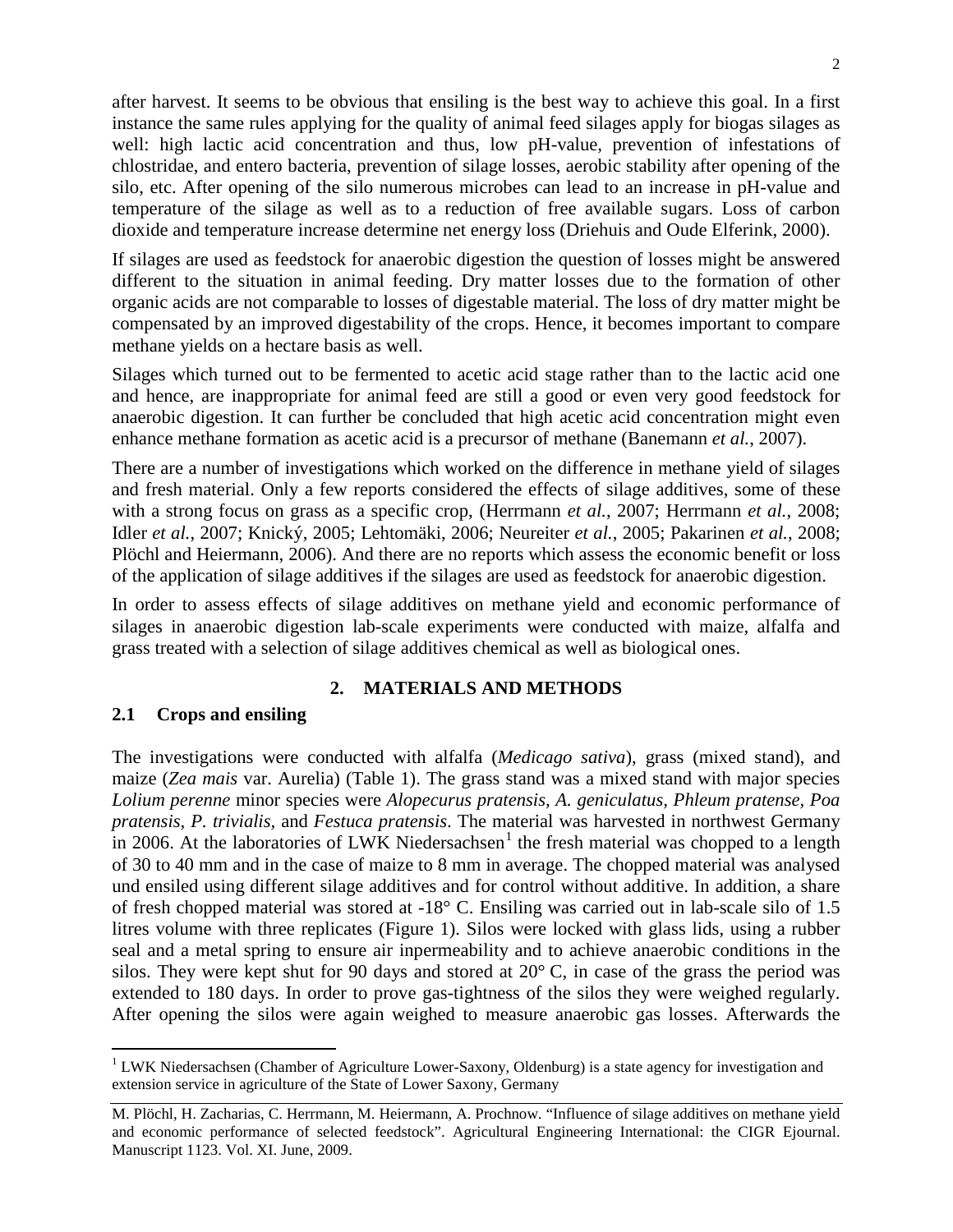material was analysed for its physical and chemical properties and stored at -18° C for further investigation.

| <b>Parameter</b>          |                   | alfalfa | grass | maize |
|---------------------------|-------------------|---------|-------|-------|
| Dry matter                | [% FM]            | 26.8    | 24.2  | 29.5  |
| Organic dry matter [% DM] |                   | 79.8    | 89.9  | 96.2  |
| Sugars                    | [% DM]            | 1.6     | 14.3  | 9.2   |
| Crude protein             | [% DM]            | 17.5    | 13.6  | 6.9   |
| Crude fibre               | [% DM]            | 28.1    | 23.4  | 19.3  |
| Starch                    | [% DM]            | n/a     | n/a   | 24.8  |
| Nitrate                   | $[mg \cdot kgDM]$ | 800     | 912   | n/a   |

Table 1: Properties of fresh material (harvested in 2006)

 $n/a$  = not available



Figure 1: Lab-scale silos

Silage additives used in this investigation are based on biological agents, homo-fermentative as well as hetero-fermentative bacteria, and on chemical agents. Both commercially available products as well as products recently developed were applied (Table 2).

M. Plöchl, H. Zacharias, C. Herrmann, M. Heiermann, A. Prochnow. "Influence of silage additives on methane yield and economic performance of selected feedstock". Agricultural Engineering International: the CIGR Ejournal. Manuscript 1123. Vol. XI. June, 2009.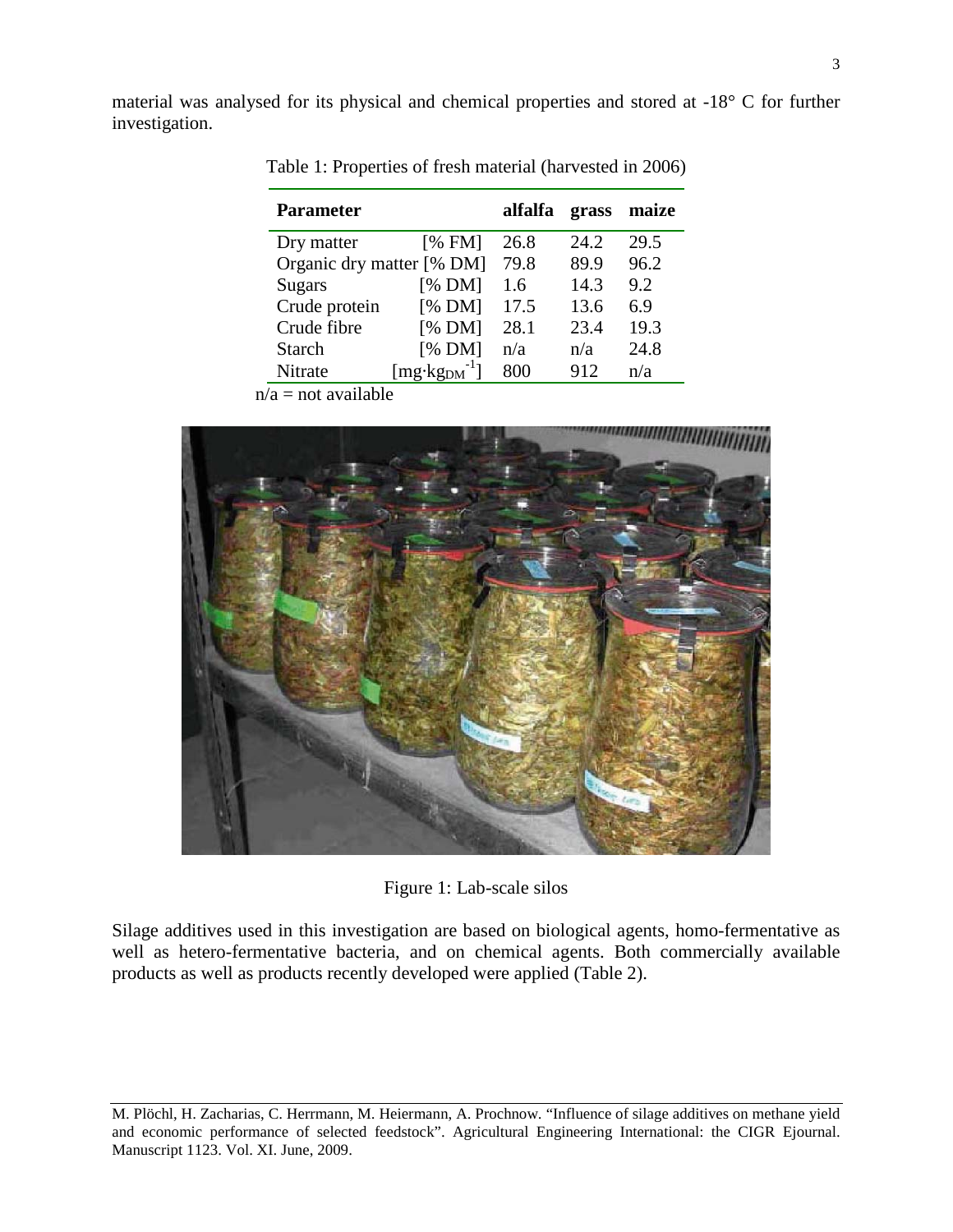| <b>Silage</b><br>additive       | principal agent                                                          | principal effect                                                          | crop<br>applied to | application price                                            |                   |
|---------------------------------|--------------------------------------------------------------------------|---------------------------------------------------------------------------|--------------------|--------------------------------------------------------------|-------------------|
| $Kofasil^{\circledR}$<br>liquid | sodium nitrite, hexa-inhibition of entero<br>methylene tetra-<br>amine   | bacteria and<br>chlostridiae                                              | alfalfa,<br>grass  | $3.01 \overline{\text{t}_{\text{FM}}^{-1}}$                  | $1.35 \in I^{-1}$ |
| liquid                          | Mais Kofasil <sup>®</sup> sodium benzoate,<br>sodium propionate          | inhibition of moulds maize<br>and yeasts                                  |                    | $4.01 \text{·t}_{\text{FM}}^{-1}$ $1.50 \text{ } \in I^{-1}$ |                   |
| Kofasil <sup>®</sup> life       | homo-fermantative<br>lactic acid bacteria,<br>propionic acid<br>bacteria | support of lactic<br>acid formation,<br>propionic acid as<br>preservative | alfalfa            | 6.7 g⋅t <sub>FM</sub> <sup>-1</sup> 135 €kg <sup>-1</sup>    |                   |
| Kofasil <sup>®</sup> lac        | homo-fermantative<br>lactic acid bacteria                                | support of lactic<br>acid formation                                       | maize              | 5.0 g⋅t <sub>FM</sub> <sup>-1</sup> 180 €kg <sup>-1</sup>    |                   |
| Kofasil®<br>stabil              | sodium benzoate,<br>potassium sorbate                                    | inhibition of moulds maize<br>and yeasts                                  |                    | $2.01 \text{·} \text{km}^{-1}$                               | $2.50 \in I^1$    |
| MSB <sub>1</sub>                | homo-fermentative<br>lactic acid bacteria                                | support of lactic<br>acid formation                                       | grass              | n/a                                                          | n/a               |
| MSB <sub>2</sub>                | homo-fermentative<br>lactic acid bacteria                                | support of lactic<br>acid formation                                       | grass              | n/a                                                          | n/a               |

Table 2: Silage additives properties, application recommendations and prices

 $n/a$  = not available

Each variant – crop x silage additive – as well as control and fresh material were investigated in three replicates (Table 2).

## **2.2 Aerobic stability of silages**

The silages of alfalfa and maize were also investigated for their aerobic stability. According to (Honig, 1986) aerobic stability was assessed. The investigation is conducted at 25 °C. An increase of silage temperature of 3°C above ambient temperature marks the moment of aerobic instability.

## **2.3 Anaerobic digestion batch tests**

Methane formation potential of crops was determined in batch-tests. Therefore, 1000 ml of inoculum diluted with additional 500 ml water, for each experiment, was given to 2 litre polyethylene-flasks. These were kept at 35° C (mesophilic conditions) in a climatic chamber with air circulation for 1 day. After acclimatisation material to be investigated was added and flasks were stored for a period of approximately 35 days at mesophilic conditions. The flasks were locked with a rubber plug and attached to a gas bag via a PVC tube. The gas bag could be detached at a stop-valve and attached to a gas meter in order to determine the gas volume formed. The gas was further collected and if volume exceeded 400 ml the gas was analysed for methane, carbon dioxide and hydrogen sulphide content. Biogas was measured from flasks containing only inoculum in three replicates as control. Methane formation was finally determined from biogas formation and methane content of biogas, corrected by the value of

M. Plöchl, H. Zacharias, C. Herrmann, M. Heiermann, A. Prochnow. "Influence of silage additives on methane yield and economic performance of selected feedstock". Agricultural Engineering International: the CIGR Ejournal. Manuscript 1123. Vol. XI. June, 2009.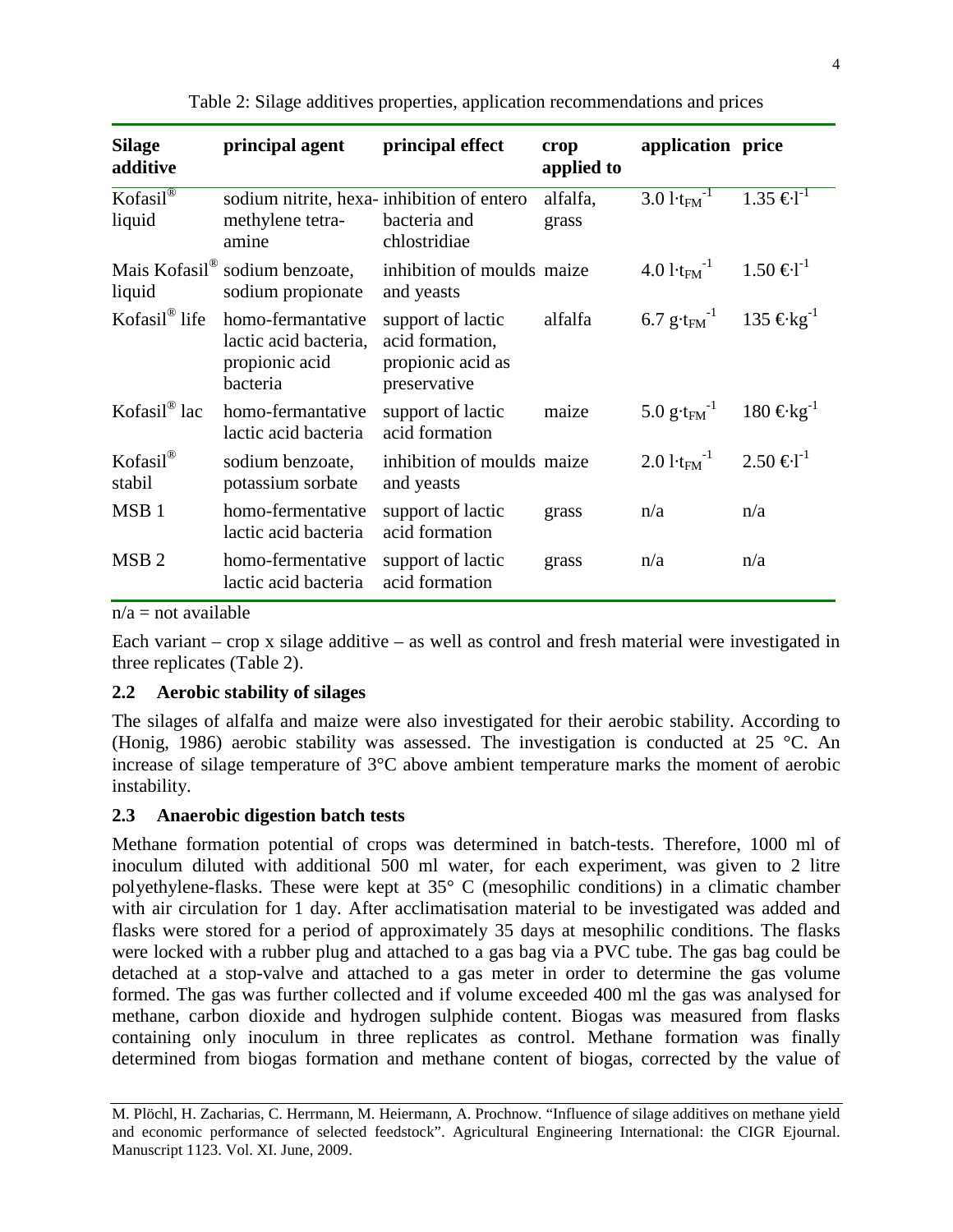methane formed in control and related to organic dry matter (ODM) of material to be investigated.

### **2.4 Analytical parameters and methods**

Fresh material and silages were analysed for dry matter (DM) by drying at 105° C. Out of dry matter crude protein, crude fibre, sugars and ash content were determined by near infrared spectroscopy (NIRS). Ash was, additionally, determined by heating up to 550° C. Dry matter minus ash gives organic dry matter. Buffer capacity was determined after elutriating the material in water and titration with 0.1 n lactic acid until pH drops below 4.0. Nitrate was analysed using the filtrate after extracting the dry and ground material with calcium chloride by continuous-flow photometry. Organic acids were determined from membrane filtered aqueous extract by ion chromatography. Ammonium nitrogen was measured potentiometric with gas-sensitive ammonium electrode from sodium alkaline aqueous extraction. The pH values of the materials were measured with a pH-electrode from a calcium chloride suspension.

Dry matter and organic dry matter values used throughout this paper are modifications of the determined values (dv) by regarding the loss of volatile organic compounds during dry matter determination (Weissbach and Kuhla, 1995):

| for maize silages | $DM = 2.22 + 0.960 DM_{av}$ |
|-------------------|-----------------------------|
| for other silages | $DM = 2.08 + 0.975 DM_{av}$ |

### **2.5 Methane yield per unit area**

In order to assess the net effect of the silage additives tested it is necessary to balance the methane yield on a hectare basis  $(M<sub>ha</sub>)$ . These are obtained from combining silage losses both in closed silos and during aerobic exposition  $(L_{DM})$ , methane yield per fresh matter  $(M_{FM})$ , and crop yields  $(Y_{FMLha})$ :

$$
M_{ha} = Y_{FM,ha} \cdot \frac{M_{FM}}{100} \cdot (100 - L_{DM} [%)
$$

The average crop yields (maize 41 t<sub>FM</sub>·ha<sup>-1</sup>); alfalfa and grass per cut 12 t<sub>FM</sub>·ha<sup>-1</sup>) are based on medium soil conditions and were taken from Hanff *et al.* (2005).

## **2.6 Economic assessment**

The economic assessment is based on the assumption of an average biogas plant where biogas is converted to electricity and heat via a combined heat and power unit (CHP). The CHP is assumed to be of 500 kW electric capacity with an electrical conversion efficiency of 0.36 and thermal conversion efficiency of 0.42. Further it is assumed that the CHP runs for 8000 hours per year. According to German legislation for renewable electricity there is a difference in fee for electricity if excess heat is consumed by external processes. Therefore two variations are distinguished: (A) no use of excess heat and (B) 80 % of excess heat can be used. Considering a start of operation in 2006 and according to the German Act of Renewable Energies (BMU, 2004) variation A leads to a fee of 0.156  $\epsilon$  per kilowatt hour (kWh) fed to the electricity grid. In case of variation B the fee achieved equals  $0.172 \text{ } \in \text{kWh}^{-1}$ .

The costs of applying silage additives are oriented to the application recommendations of the manufacturers and the average of the range of current market prices (Table 2).

M. Plöchl, H. Zacharias, C. Herrmann, M. Heiermann, A. Prochnow. "Influence of silage additives on methane yield and economic performance of selected feedstock". Agricultural Engineering International: the CIGR Ejournal. Manuscript 1123. Vol. XI. June, 2009.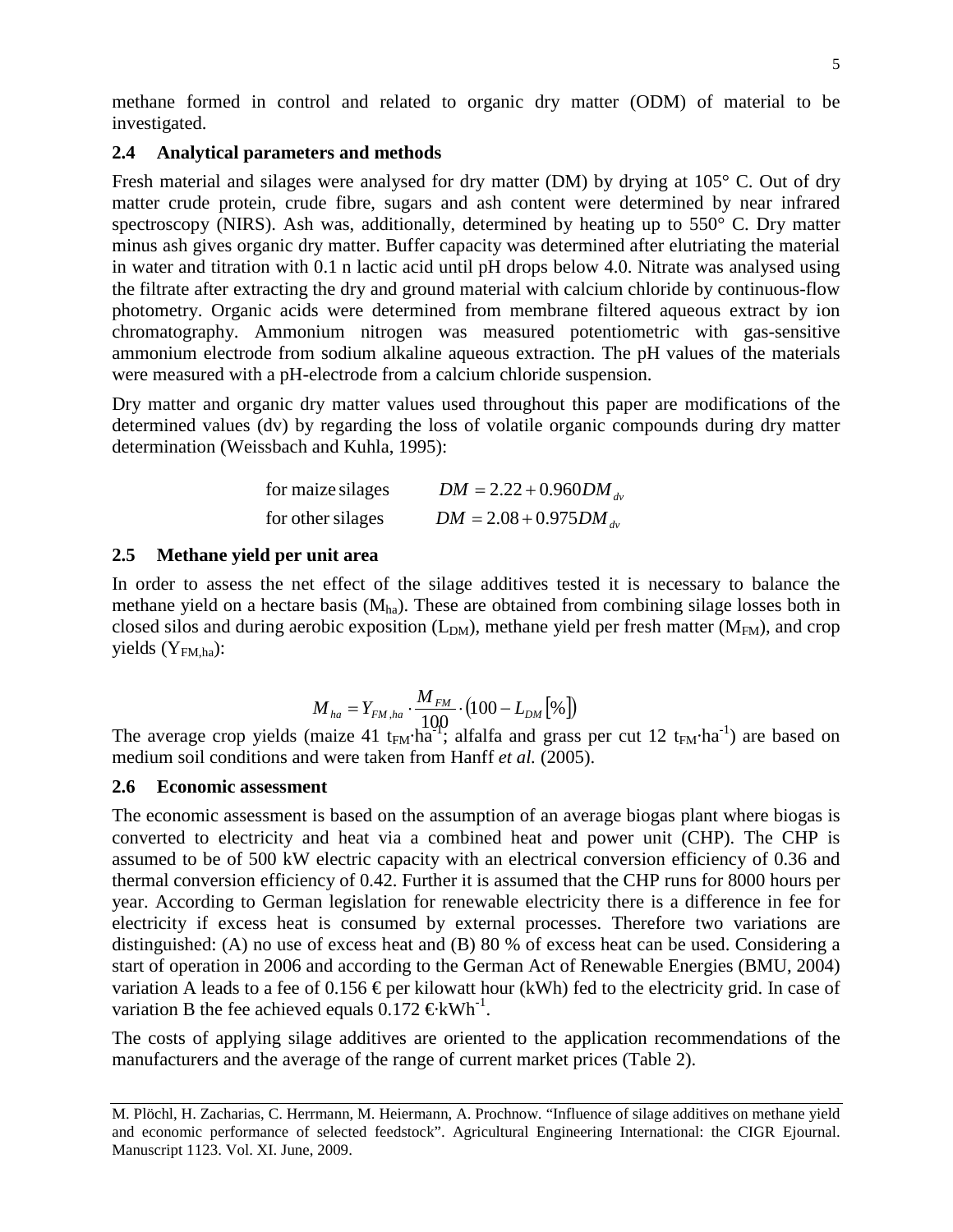#### **3. RESULTS**

### **3.1 Alfalfa**

The fresh material was only moderately wilted (DM is 26.8 % of FM) and relatively poor in sugars and nitrate. The low sugar content of 1.6 % of DM as well as a high crude protein content of 17.5 % DM indicate for a minimum dry matter content of 43 % to achieve a butyric acid free fermentation (Weissbach, 2002). Neither the natural covering with lactic acid bacteria nor the additives applied were able to reduce pH to sufficient values inhibiting the development of spoilage organisms. In terms of feed quality these silages were of lowest quality containing large amounts of acetic acid, butyric acid and ammonium-N whereas lactic acid was completely decomposed (Table 3). The loss of dry matter ranged between 6.1 % (Kofasil<sup>®</sup> liquid) and 11.4 % (control) compared to the fresh material (Figure 2). All alfalfa silages remained aerobic stable after opening of the silo, which is due to the low sugar content and the high concentrations of acetic acid and butyric acids.

| Parameter $[g \cdot kg_{FM}^{-1}]$ |       | control Kofasil <sup>®</sup> liquid Kofasil <sup>®</sup> life |       |  |
|------------------------------------|-------|---------------------------------------------------------------|-------|--|
| pH                                 | 5.63  | 4.89                                                          | 5.52  |  |
| Dry matter                         | 256   | 273                                                           | 275   |  |
| Lactic acid                        | n/d   | 12.01                                                         | 4.40  |  |
| Acetic acid                        | 11.49 | 9.36                                                          | 12.93 |  |
| Butyric acid                       | 9.27  | 0.11                                                          | 0.00  |  |
| Methanol                           | 1.05  | 0.85                                                          | 1.05  |  |
| Ethanol                            | 1.36  | 0.38                                                          | 2.89  |  |
| Ammonium-N [% total-N]             | 24.6  | 12.5                                                          | 19.3  |  |

Table 3: Properties of alfalfa silages after 90 days storage

 $n/d$  = not detectable

Methane yields<sup>[2](#page-5-0)</sup> on organic dry matter basis of alfalfa silages ranged from 201.5  $m_N^3$ ·t<sub>ODM</sub><sup>-1</sup> (Kofasil<sup>®</sup> life) to 226.4  $m_N^3$ ·t<sub>ODM</sub><sup>-1</sup> (control). The methane yield of the non-ensiled material lay in between this range with 214.3  $m_N^3$ ·t<sub>ODM</sub><sup>-1</sup>. The methane content of all alfalfa tests ranged from 58.5 % to 61.1 % (Figure 3).

<span id="page-5-0"></span><sup>&</sup>lt;sup>2</sup> All methane values are given in standard m<sub>N</sub><sup>3</sup> which refer to standardised conditions of 0° C air temperature, 1013 hPa air pressure and 0 % relative humidity

M. Plöchl, H. Zacharias, C. Herrmann, M. Heiermann, A. Prochnow. "Influence of silage additives on methane yield and economic performance of selected feedstock". Agricultural Engineering International: the CIGR Ejournal. Manuscript 1123. Vol. XI. June, 2009.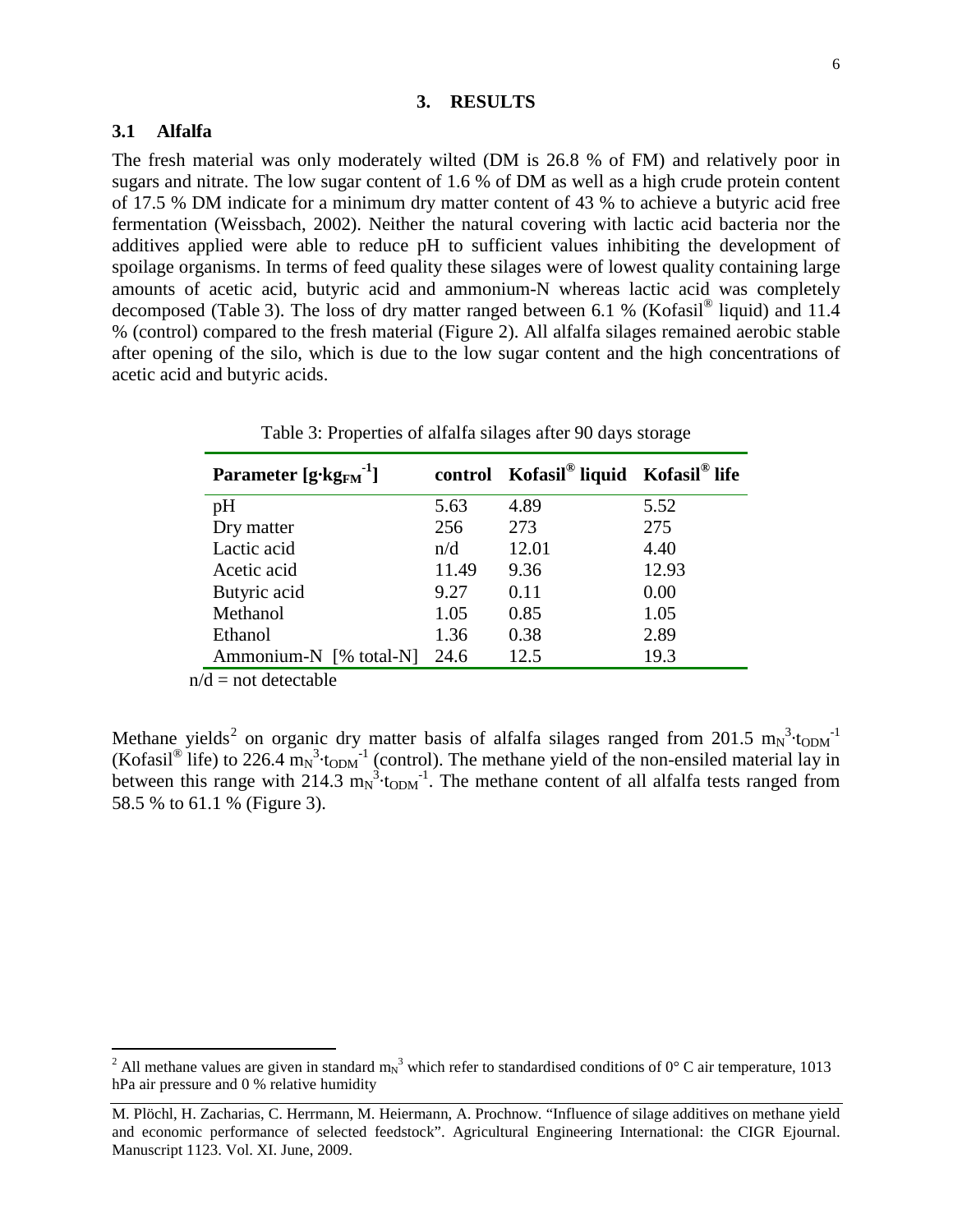

Figure 2: Dry matter losses during silage period and in case of maize after aerobic treatment (Maize AT) including losses due to re-heating after opening of the silo.



Figure 3: Methane yields on ODM basis and on hectare basis of alfalfa, fresh material and silages

The methane yields on hectare basis modified this picture as silage losses and different dry matter contents compensated lower methane yields on organic dry matter basis (Figure 3). The non-ensiled material had the largest hectare yield with  $584.5 \text{ m}_\text{N}^3 \cdot \text{ha}^{-1}$ , the control the smallest

M. Plöchl, H. Zacharias, C. Herrmann, M. Heiermann, A. Prochnow. "Influence of silage additives on methane yield and economic performance of selected feedstock". Agricultural Engineering International: the CIGR Ejournal. Manuscript 1123. Vol. XI. June, 2009.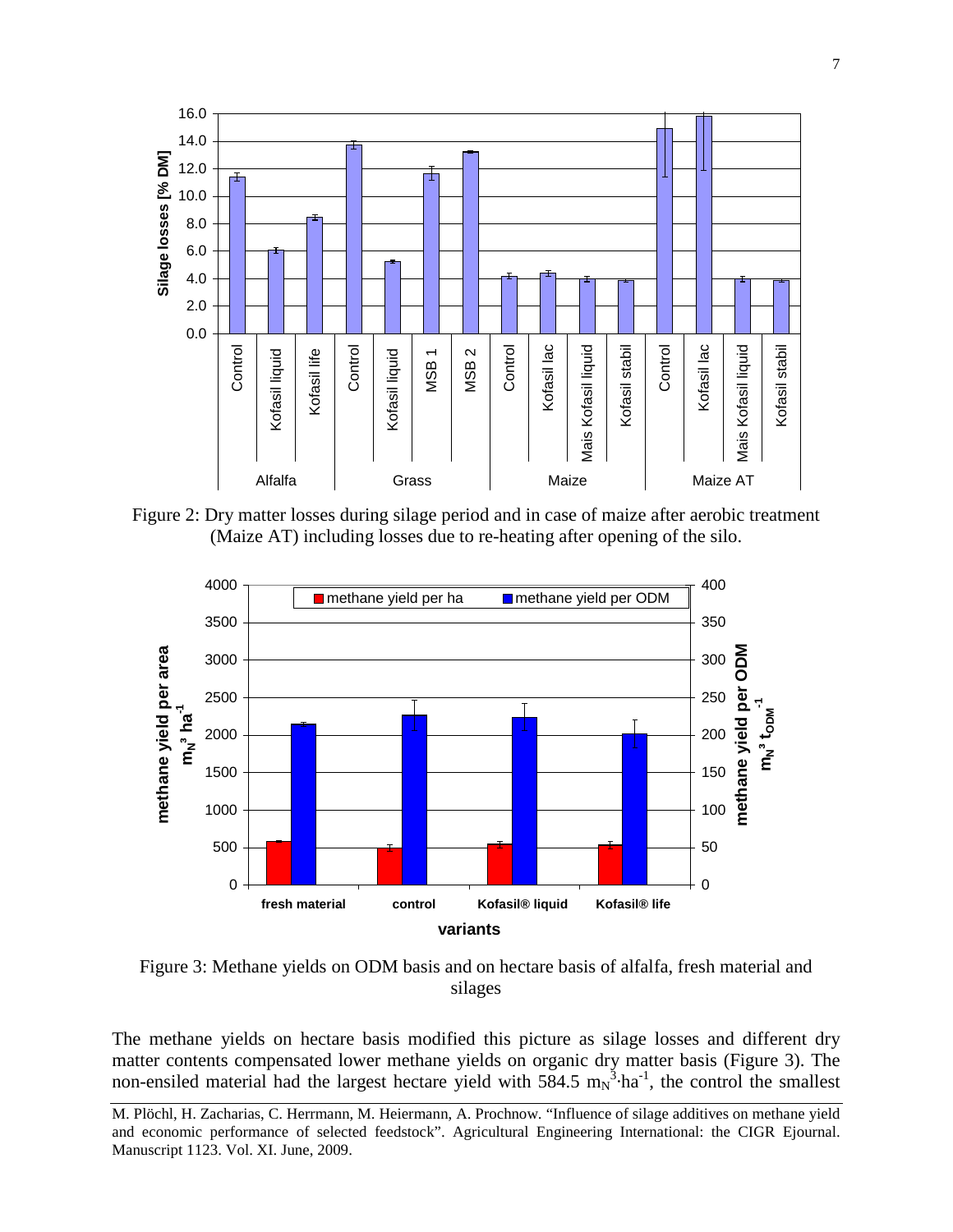with 494.1  $m_N^3$ ·ha<sup>-1</sup>. Both silages with additives showed medium values of 545.3  $m_N^3$ ·ha<sup>-1</sup> and 535.4  $m_N^3$ ·ha<sup>-1</sup>, respectively, i.e. smaller losses and higher methane hectare yields compared to the control and thus, proceeds could be increased. Nevertheless, the high costs of the chemical additive could not be compensated by this additional income. In contrast, the cost of the biological additive was exceeded by the proceeds in the order of 100 to 150 % (Figure 4).





#### **3.2 Grass**

The fresh material was only moderately wilted, but had considerable high sugar contents. Although a good fermentability was expected the silages, with exception of the one Kofasil<sup>®</sup> liquid added, showed relatively high acetic acid concentrations after 180 days of storage (Table 4). The high pH values indicate that lactic acid was degraded in favour of acetic acid. High acetic acid concentrations, degraded lactic acid and low butyric acid values indicate clostridiae as the main spoilage organism. Clostridiae produce acetic acid instead of butyric acid if there are sufficient nitrate levels.

Silage losses of control and of these applied with lactic acid bacteria amounted to 11.7 % to 13.7 % of the original dry matter. The silage treated with the chemical additive had moderate losses of 5.2 % (Figure 2).

M. Plöchl, H. Zacharias, C. Herrmann, M. Heiermann, A. Prochnow. "Influence of silage additives on methane yield and economic performance of selected feedstock". Agricultural Engineering International: the CIGR Ejournal. Manuscript 1123. Vol. XI. June, 2009.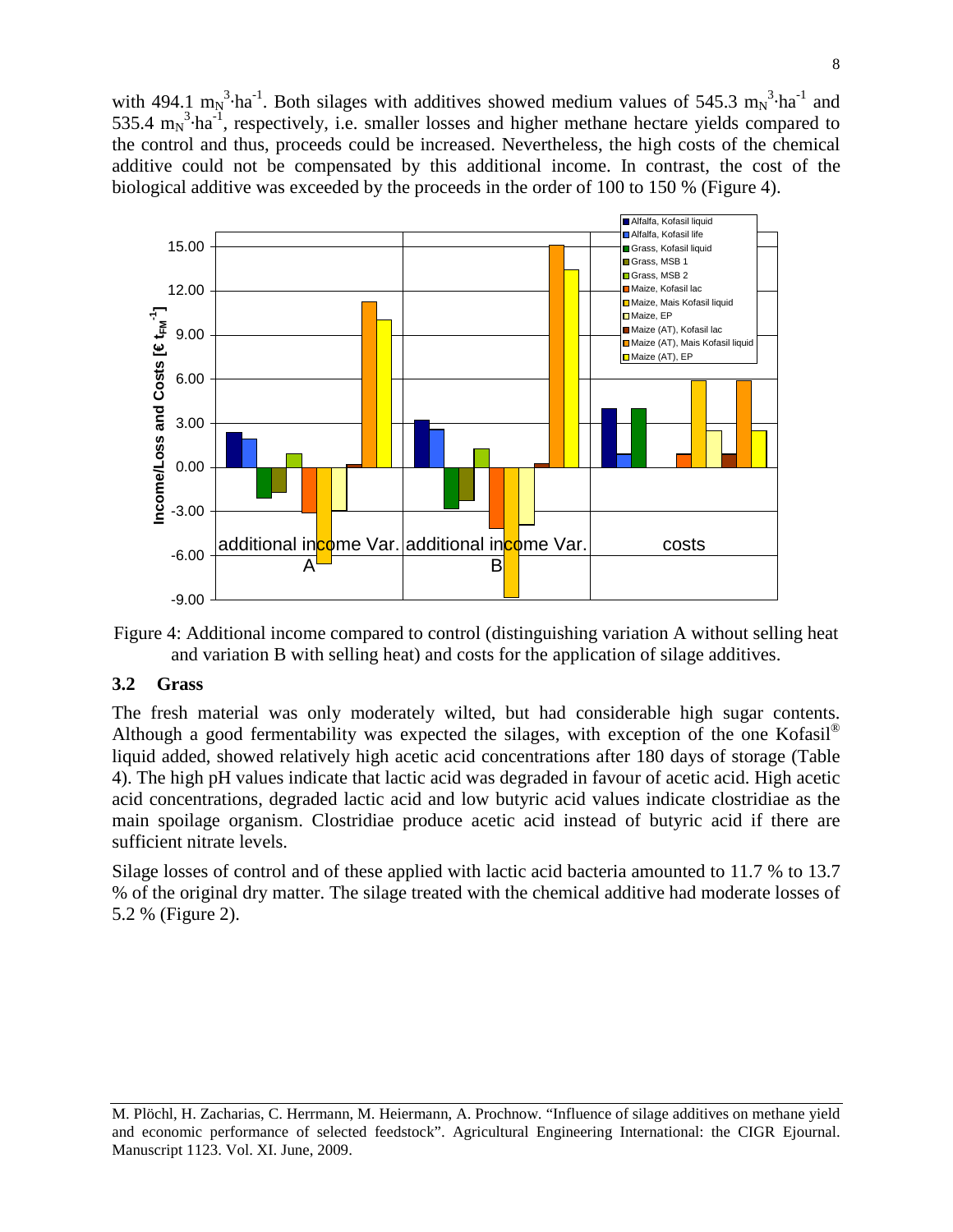| parameter $[g \cdot kg_{FM}^{-1}]$ |       | control Kofasil® liquid MSB 1 MSB 2 |      |       |
|------------------------------------|-------|-------------------------------------|------|-------|
| pH                                 | 5.23  | 4.20                                | 4.97 | 5.03  |
| dry matter                         | 173   | 205                                 | 179  | 178   |
| sugars                             | 1.63  | 11.75                               | 0.86 | 2.15  |
| lactic acid                        | 4.41  | 6.54                                | 5.19 | 5.00  |
| acetic acid                        | 14.03 | 2.62                                | 9.77 | 13.71 |
| butyric acid                       | 0.09  | 0.02                                | 0.09 | 0.02  |

Table 4: Properties of grass silages after 180 days storage

Methane yields on organic dry matter basis contrasted to the silage losses. The silage with the lowest dry matter loss had the lowest methane yield  $(251.9.0 \text{ m_N}^3 \cdot \text{topM}^1)$ , followed by the nonensiled material (267.2  $m_N^3$ ·t<sub>ODM</sub><sup>-1</sup>). Control and silages treated biologically had significantly higher methane yields with  $373.7 \text{ m}_N^3 \cdot \text{topm}^1$ ,  $337.6 \text{ m}_N^3 \cdot \text{topm}^1$ , and  $369.8 \text{ m}_N^3 \cdot \text{topm}^1$ , respectively (Figure 4). Silage losses and ODM methane yields compensated each other, thus the methane hectare yields were almost equal between all variants and ranged from 532.7  $m_N^3 \cdot ha^{-1}$  to 599.2 m<sub>N</sub><sup>3</sup>·ha<sup>-1</sup> (Figure 5).





Although the differences in methane hectare yields are small, two of the treated variants had a moderately lower performance as the control and hence, could not achieve additional income neither in variation A nor in variation B. Only one variant of lactic acid bacteria treated silage could gain additional proceeds of approximately 1  $\epsilon_{\text{FM}}^{-1}$  (Figure 4). For the chemical treatment the actual loss compares to  $4 \epsilon_{\text{FM}}^{-1}$  additional costs. As for the lactic acid bacteria no prices were available it can only be approximated that it might be in the range of 0.80 to 1.50  $\epsilon t_{FM}$ <sup>-1</sup> and thus, might be close to the expected additional income in the best case.

M. Plöchl, H. Zacharias, C. Herrmann, M. Heiermann, A. Prochnow. "Influence of silage additives on methane yield and economic performance of selected feedstock". Agricultural Engineering International: the CIGR Ejournal. Manuscript 1123. Vol. XI. June, 2009.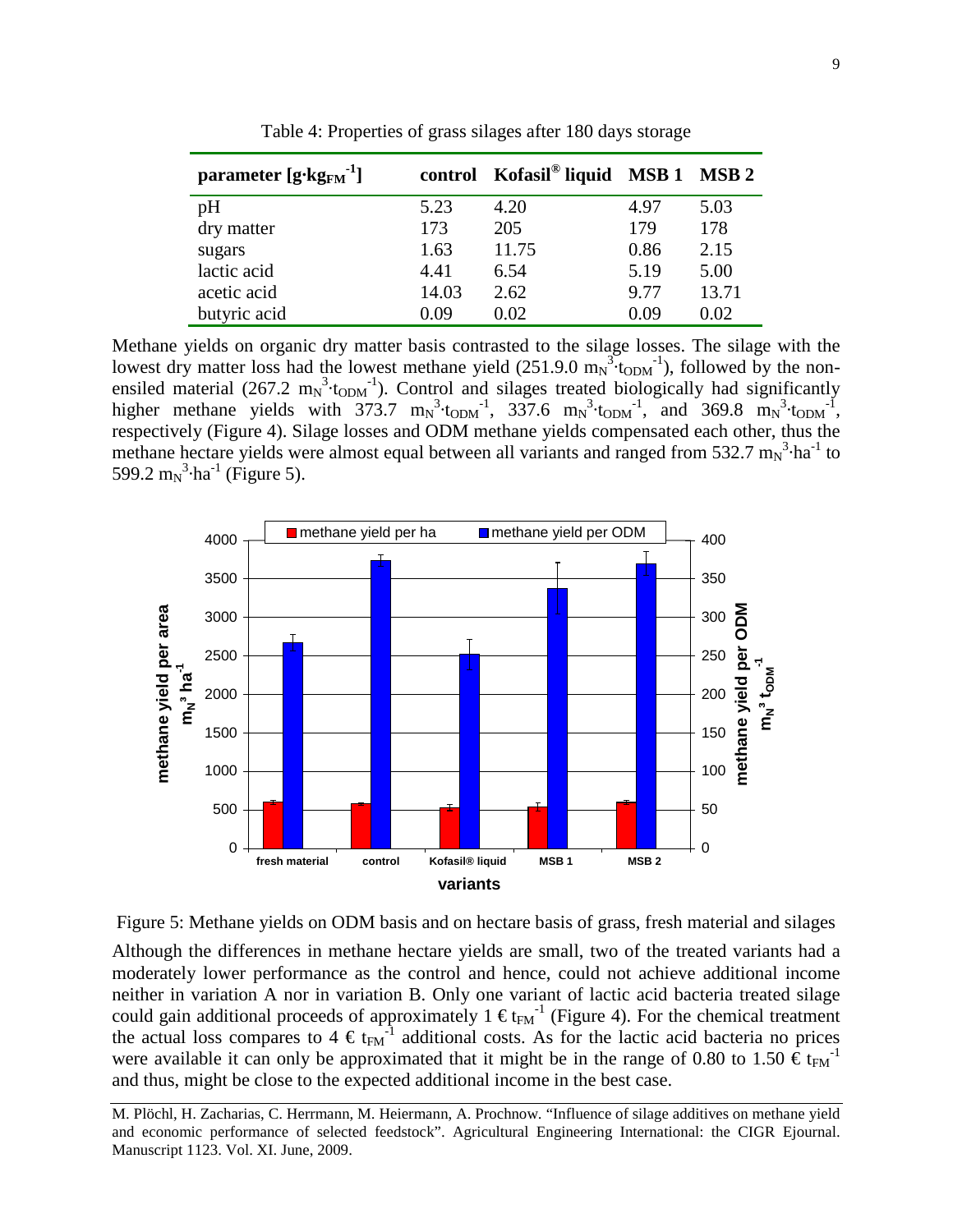#### **3.3 Maize**

Dry matter content of the fresh material was 29.5 % of FM, sugar content was typical for maize, although the starch content was only 24.8 % of DM, which may reflect the very dry climatic conditions of the year 2006. All silages, independent on silage additives, showed very good fermentability. Lactic acid contents ranged from  $5.07 \text{ g} \cdot \text{kg}_{FM}^{-1}$  to  $5.89 \text{ g} \cdot \text{kg}_{FM}^{-1}$  which was reflected in pH values of 3.81 to 3.83. Acetic acid contents  $(1.61 \text{ g} \cdot \text{kg}_{\text{FM}}^{-1}$  to 2.21 g $\text{ kg}_{\text{FM}}^{-1}$ ) were considerably low as well as ethanol contents (0.67  $g \cdot kg_{FM}^{-1}$  to 0.79  $g \cdot kg_{FM}^{-1}$ ). Silage losses ranged from 3.9 % to 4.4 % on a dry matter basis (Table 5). This very uniform picture changed completely after exposure of the silages to aerobic conditions. Both control and silage treated with Kofasil<sup>®</sup> lac showed considerable aerobic instability and hence, large losses of material (10.7 % DM to 11.4 % DM) during 3 days after a 4 day period of apparent stability. Silages treated with Mais Kofasil® liquid and Kofasil® stabil remained aerobic stable and had no losses during the total period of 7 days (Figure 2). The control showed moderate decrease in acetic acid and increase in propionic acid during aerobic phase. The Kofasil® lac treated silage had a considerable decomposition, and hence loss, of acetic acid during that period (Table 5). The chemically treated silages showed an increase in acetic acid concentration due to the activity of acetic acid bacteria converting ethanol and lactic acid available in the silages.

| <b>Parameter</b><br>$[g\cdot kg_{FM}^{-1}]$ |      | AT   | lac  | lac AT | <b>Mais</b><br>liquid | control control Kofasil <sup>®</sup> Kofasil <sup>®</sup> Kofasil <sup>®</sup> Kofasil <sup>®</sup> Kofasil <sup>®</sup> Kofasil <sup>®</sup><br><b>Mais</b><br>liquidAT | stabil | stabil AT |
|---------------------------------------------|------|------|------|--------|-----------------------|--------------------------------------------------------------------------------------------------------------------------------------------------------------------------|--------|-----------|
| pH                                          | 3.83 |      | 3.81 |        | 3.82                  |                                                                                                                                                                          | 3.81   |           |
| Dry matter                                  | 268  |      | 273  |        | 274                   |                                                                                                                                                                          | 276    |           |
| Dry matter loss 4.2                         |      | 10.7 | 4.4  | 11.4   | 4.0                   | 0.0                                                                                                                                                                      | 3.9    | 0.0       |
| [%]                                         |      |      |      |        |                       |                                                                                                                                                                          |        |           |
| Lactic acid                                 | 5.89 |      | 5.07 |        | 5.14                  |                                                                                                                                                                          | 5.46   |           |
| Acetic acid                                 | 1.61 | 2.27 | 2.21 | 1.29   | 2.00                  | 3.41                                                                                                                                                                     | 2.01   | 3.24      |
| Propionic acid                              |      | 0.38 |      | 0.05   |                       | 0.22                                                                                                                                                                     |        | 0.05      |
| Butyric acid                                | n/d  |      | n/d  |        | n/d                   |                                                                                                                                                                          | n/d    |           |
| Methanol                                    | n/d  |      | n/d  |        | n/d                   |                                                                                                                                                                          | n/d    |           |
| Ethanol                                     | 0.67 | 0.12 | 0.79 | 0.14   | 0.74                  | 0.64                                                                                                                                                                     | 0.77   | 0.59      |
| Ammonium-N<br>[% total- $N$ ]               | 6.3  |      | 5.6  |        | 4.4                   |                                                                                                                                                                          | 4.9    |           |

Table 5: Properties of maize silages after 90 days storage and after aerobic treatment – total loss of aerobic treatment is the sum of both values

 $n/d$  = not detectable

Methane yield on organic dry matter basis of the Mais Kofasil® liquid silage was significantly lower (308.2 m<sub>N</sub><sup>3</sup>·t<sub>ODM</sub><sup>-1</sup>) than of all other variants (319.7 m<sub>N</sub><sup>3</sup>·t<sub>ODM</sub><sup>-1</sup> to 324.7 m<sub>N</sub><sup>3</sup>·t<sub>ODM</sub><sup>-1</sup>), whereas the control showed significantly the highest value  $(364.2 \text{ m}_N^3 \cdot t_{ODM}^2)$ . Methane contents of the biogas ranged from 55.4 % to 56.8 %. The methane contents of the biogas from the silages after aerobic storage remained in this range, but there was a considerable change in the methane yields (Figure 6). There was a sizeable decrease in methane yield of control (281.3  $m_N^3$ ·topm<sup>-1</sup>) and of biologically treated variant (292.7  $m_N^3$ ·t<sub>ODM</sub><sup>-1</sup>). The variant treated with Kofasil<sup>®</sup> stabil also decreased in ODM methane yield  $(308.0 \text{ m}_N^3 \cdot t_{\text{ODM}}^2)$  whereas there was an increase in methane yield of the second chemically treated variant  $(330.7 \text{ m}_N^3 \cdot \text{topm}^1)$ .

M. Plöchl, H. Zacharias, C. Herrmann, M. Heiermann, A. Prochnow. "Influence of silage additives on methane yield and economic performance of selected feedstock". Agricultural Engineering International: the CIGR Ejournal. Manuscript 1123. Vol. XI. June, 2009.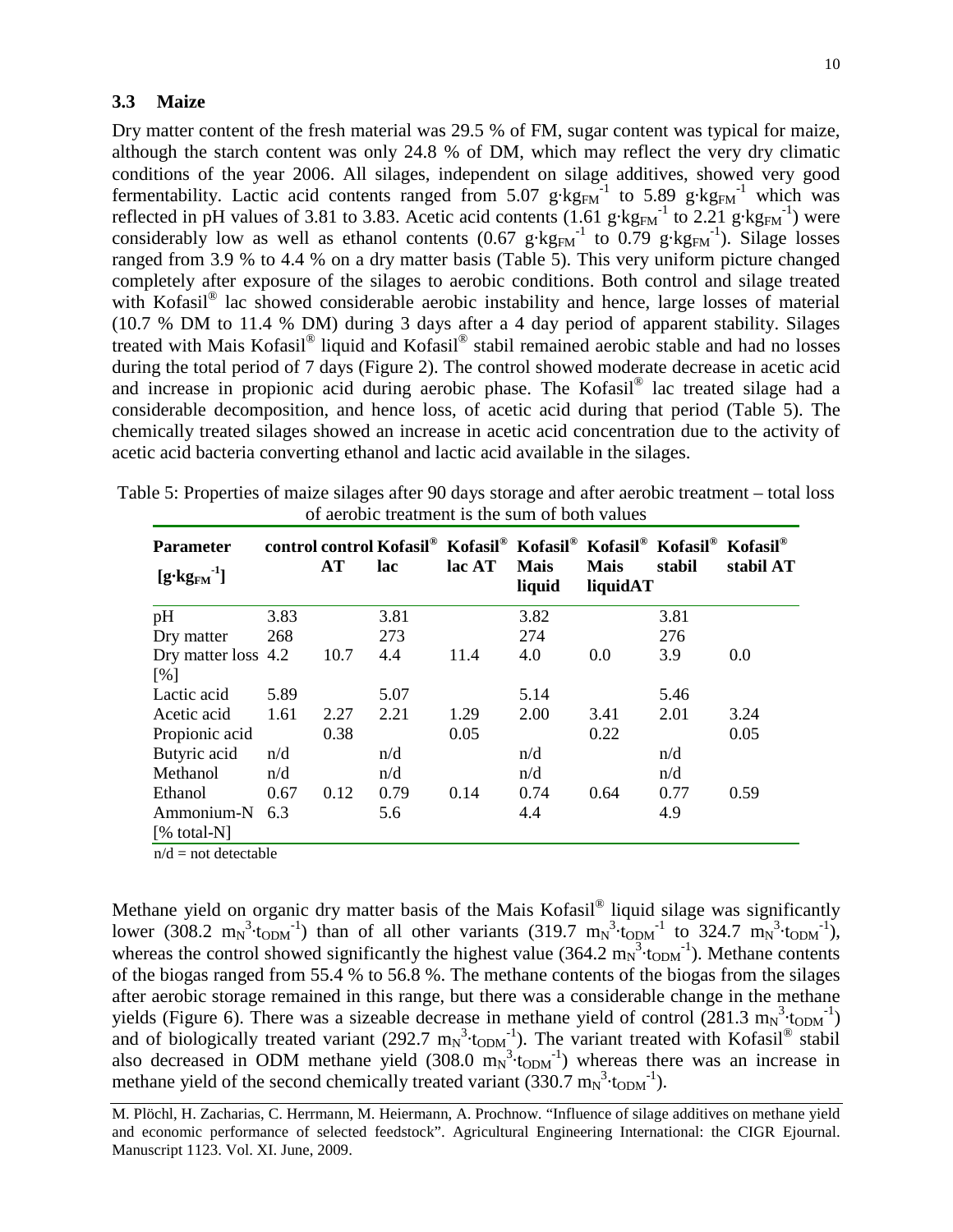Looking on the silages before aerobic treatment methane yields on hectare basis reflected the picture of the ODM methane yields. In the case of the control (3616  $m_N^3 \cdot ha^{-1}$ ), there is compared to the fresh material (3558  $m_N^3 \cdot ha^{-1}$ ) even an over-compensation of the silage losses due to the high ODM methane yield (Figure 6). The losses of aerobic instability lead to significant changes of the hectare methane yield of the control (2643  $m_N^3 \cdot ha^{-1}$ ) and the Kofasil<sup>®</sup> lac variant (2657  $m_N^3$ ·ha<sup>-1</sup>), whereas the Kofasil<sup>®</sup> stabil variant could almost remain its hectare yield (3404 and 3374 m<sub>N</sub><sup>3</sup>·ha<sup>-1</sup>, respectively) and the Mais Kofasil<sup>®</sup> liquid variant (3136 and 3465 m<sub>N</sub><sup>3</sup>·ha<sup>-1</sup>, respectively) could even enhance its hectare methane yield (Figure 6).



Figure 6: methane yields on ODM basis and on hectare basis of maize, fresh material and silages and of silages four days after opening of the silo (maize AT)

According to the very good performance of the control variant all treated variants decreased in income (Figure 4). If the losses due to aerobic instability are accounted there is almost no difference between control and the biologically treated variant. In contrast, the chemically stabilised variants showed a substantial increase in proceeds, which significantly exceeds the costs for silage additive application (Figure 4).

## **3.4 Methane yield and acetic acid concentration**

Furthermore the question should be answered if there is a relation between acetic acid concentration and methane yield on organic dry matter basis. In Figure 7 ODM methane yield is displayed against acetic acid concentration for each variant. In the case of grass and maize after aerobic treatment (AT) there is an increase of methane yields with increasing acetic acid concentrations. E.g. methane from grass silage, which showed the strongest impact, increased from 250 m<sub>N</sub><sup>3</sup>·t<sub>ODM</sub><sup>-1</sup> to 370 m<sub>N</sub><sup>3</sup>·t<sub>ODM</sub><sup>-1</sup> while acetic acid concentration increased from 2.6 g·kg<sub>FM</sub> <sup>1</sup> to 14.0 g·kg<sub>FM</sub><sup>-1</sup>. In the case of maize before aerobic treatment this cannot be observed which might be due to the fact that both, acetic acid concentrations and methane yields, are very close

M. Plöchl, H. Zacharias, C. Herrmann, M. Heiermann, A. Prochnow. "Influence of silage additives on methane yield and economic performance of selected feedstock". Agricultural Engineering International: the CIGR Ejournal. Manuscript 1123. Vol. XI. June, 2009.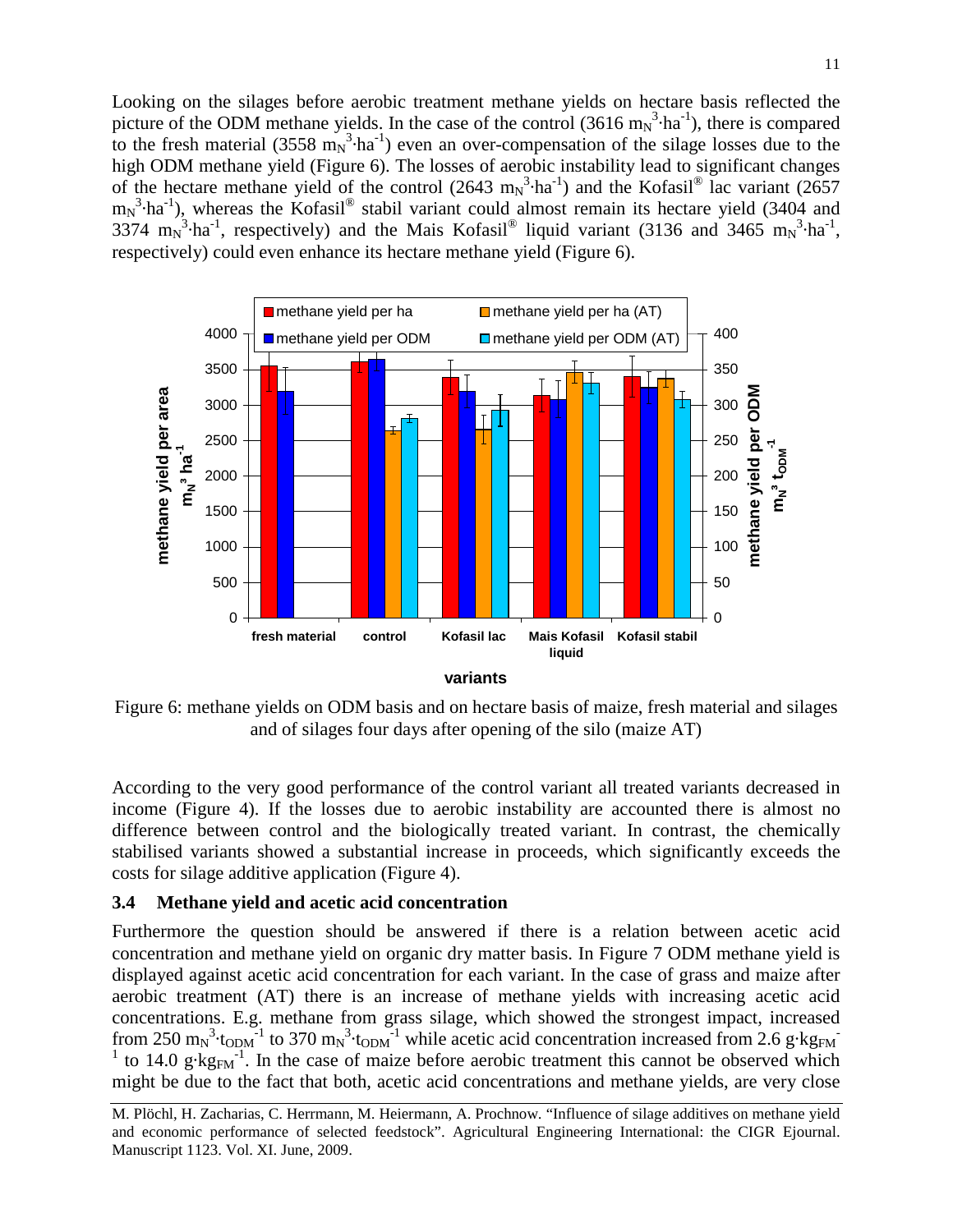together for all variants. The alfalfa variants did also not show a clear trend. But if the ODM methane yields are compared to the total sum of acids (lactic acid, acetic acid, propionic acid, butyric acid) in the silages there is an obvious trend for all silages investigated (Figure 8).



Figure 7: Relationship between acetic acid and ODM methane yield of different silages



Figure 8: Relationship between sum of organic acids and ODM methane yield of different silages

#### **4. DISCUSSION**

The fresh materials of alfalfa as well as of grass were not in an appropriate condition for ensiling. Content of dry matter and sugar were in both cases not sufficient to neither produce enough

M. Plöchl, H. Zacharias, C. Herrmann, M. Heiermann, A. Prochnow. "Influence of silage additives on methane yield and economic performance of selected feedstock". Agricultural Engineering International: the CIGR Ejournal. Manuscript 1123. Vol. XI. June, 2009.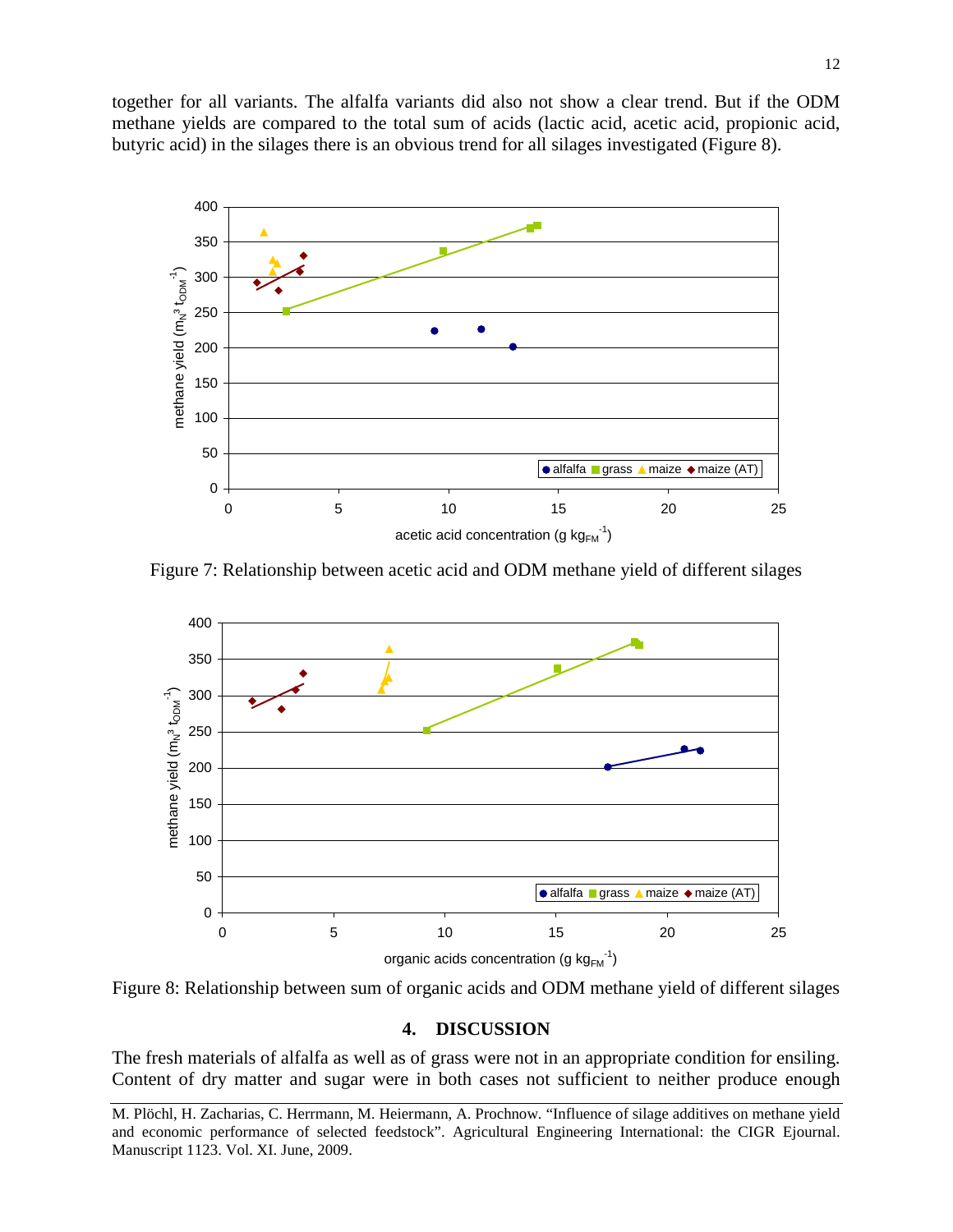lactic acid nor prevent other spoilage. Hence, the quality of the control silages was poor and considerable silage losses occurred. These losses could be decreased to a certain degree by the application of additives containing either pure lactic acid bacteria or in mixture with propionic acid bacteria. It can be assumed that these bacteria lead to an enhanced decrease in pH and thus, a more rapid inhibition of spoilage organisms. The application of the chemical additive affects directly the growth of spoilage organisms. As a consequence the losses could be decreased to values only moderately above minimum values of silage losses (Ruppel *et al.*, 1995).

Maize, in general, is very easy to ensile. Hence, silage additives will be used to prolong aerobic stability rather than to enhance silage quality. The maize, used in this experiment, was ideal for ensiling and showed minimum losses of 4 % DM, ideal pH values of 3.8 and excellent lactic acid concentration. Therefore it could not be expected that the application of silage additives would lead to any enhancements in the silage quality. But this silage quality is not a guarantee for stability under aerobic conditions. In contrast to the chemical treated silages, the control and the biological treated ones had enormous losses after the opening of the silos. The chemical additives could radically depress the development of yeasts and moulds and kept the silages stable for more than 7 days. This is longer than could be expected. Even the 4 days of stability of the control and the biological treated is noticeable compared to values obtained in an extensive series on aerobic stability (Kaiser and Piltz, 2002). Already after 3 days more than 60 % of the silages showed considerable reheating. The number of days of aerobic stability is not predictable as there are many factors enhancing the instability: compression, availability of convertible substances, dry matter content, degree of infestation with yeasts, moulds, and acetic acid bacteria, etc. The aerobic stability achieved with the application of the chemical additives will be very important in the cases where the consumption rate of the silo is too low, compaction was insufficient and diffusion into the silo becomes possible or the silo cannot be in the vicinity of the biogas plant and the feedstock has to be transported and stored under aerobic conditions for a number of days.

The methane yields on ODM basis range from 200 to 375  $m_N^3$ ·t<sub>ODM</sub><sup>-1</sup>, with alfalfa at the lower end and maize and grass at the higher end and compare quite well with the findings of other authors (Amon *et al.*, 2007; Amon *et al.*, 2004; Heiermann and Plöchl, 2004; Lehtomäki, 2006; Neureiter *et al.*, 2005; Oechsner *et al.*, 2003; Plöchl and Heiermann, 2006; Prochnow *et al.*, 2005). Whereas the methane yields on a hectare basis (500 to 600  $m_N^3 \cdot ha^{-1}$  for alfalfa and grass and 3000 to 3500  $m_N^3$ ·ha<sup>-1</sup> for maize) range at the lower end. But one has to consider that the hectare yields for alfalfa and grass are only for one cut and one can expect to usually have two to three cuts.

The findings of other authors (Herrmann *et al.*, 2007; Herrmann *et al.*, 2008; Idler *et al.*, 2007; Lehtomäki, 2006; Neureiter *et al.*, 2005) that there is, in general, an increase in ODM methane yield of ensiled material compared to fresh material is supported by the findings of this investigation. This increase in methane yields ranged from a few  $m_N^3$  to  $\mu$  to almost 100  $m_N^3$ ·t<sub>ODM</sub><sup>-1</sup> and can be linked to the formation of additional organic acids.

The addition of silage additives has considerable effect on the quality of silages if the fresh material is difficult to ensile. i.e. sugar content is low, or dry matter content is high and difficult to compress. But the improved silage quality and hence increased methane yield per hectare does not compensate, in general, the cost of silage additives. This is different if the silage is prone to aerobic deterioration, as in the cases already described above. Under these circumstances silage additives can prevent aerobic reheating and hence aerobic silage losses. These silage losses can

M. Plöchl, H. Zacharias, C. Herrmann, M. Heiermann, A. Prochnow. "Influence of silage additives on methane yield and economic performance of selected feedstock". Agricultural Engineering International: the CIGR Ejournal. Manuscript 1123. Vol. XI. June, 2009.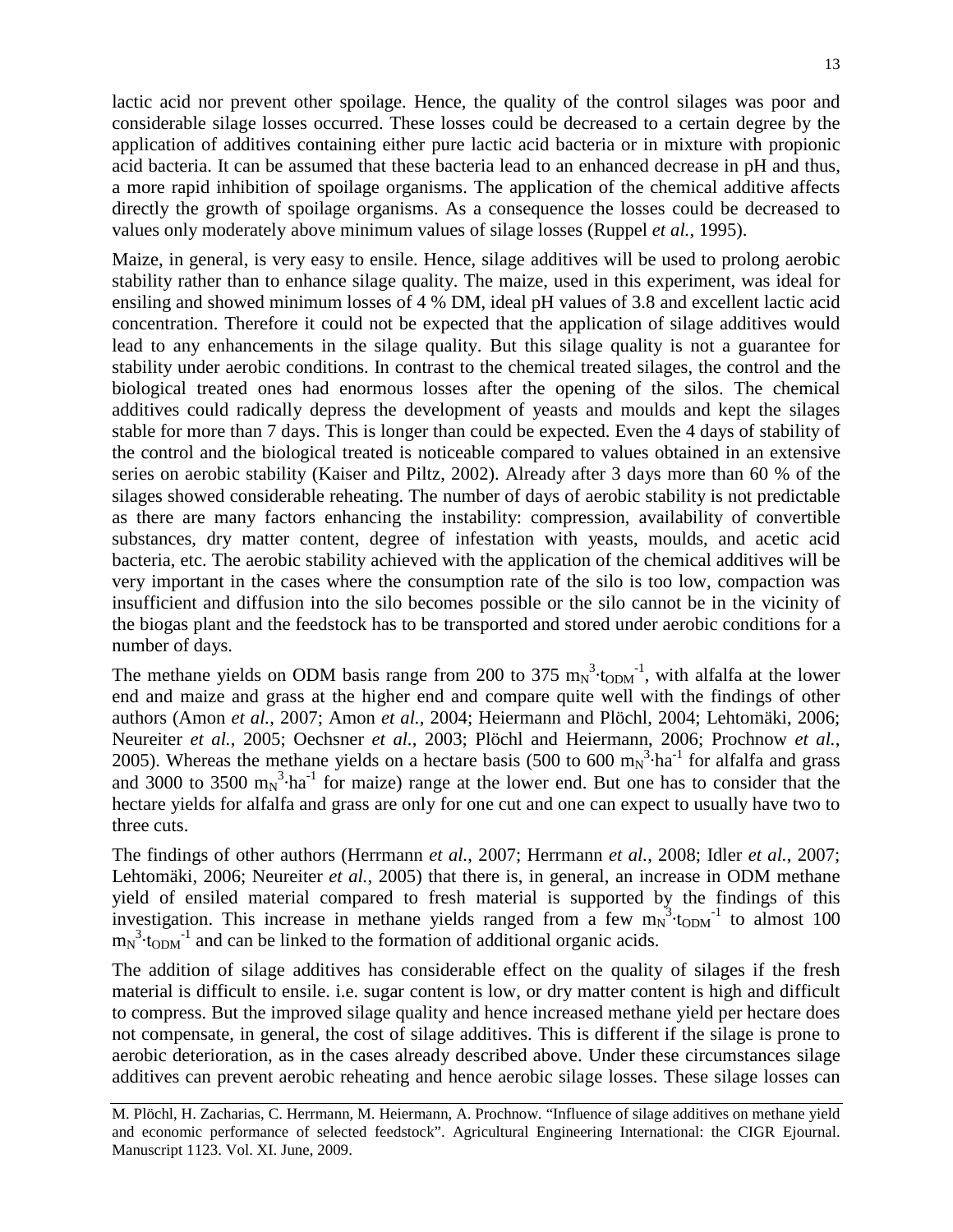result in decreases in methane hectare yields of 700  $m_N^3$  ha<sup>-1</sup> or 20 % of the control. Hence, the costs for additives, ranging from 2 to 6  $\epsilon_{t}$ <sub>FM</sub><sup>-1</sup>, will be reimbursed by an additional income of 13 to 15  $\epsilon_{F}$ <sup>-1</sup>.

The further very interesting question in the context of this investigation is whether the quality demand on silage as feedstock for biogas is comparable to the quality standard of silage as animal feed and which silage parameters influence the methane yield. In the case of the grass silage and the maize silage after aerobic treatment there is a clear relationship between acetic acid concentration of fresh matter and ODM methane yield. Although this correlation has been stated by other authors (Banemann *et al.*, 2007) it is yet not clear what is the underlying mechanism. The assumption that applying acetic acid as precursor of bio-methanation is certainly not sufficient as the amount of acetic acid formed during the process is several times larger than the amount of acetic acid applied with feedstock. Furthermore, it is recognised that the formation of acetic acid is not the bottle neck of the whole process (IWA, 2002). Not an answer but another hint that there might be a link between organic acids at all in the silage and the ODM methane yield can be seen looking on the results of alfalfa. There is no clear correlation between acetic acid concentration and ODM methane yield, but taking into consideration the relationship between the sum of all acids (lactic acid, acetic acid, propionic acid, and butyric acid concentrations in fresh matter) and the ODM methane yield there is an obvious trend. This trend could also be observed for the other silages investigated. As a consequence both high-quality silage as well as mis-fermented silage in terms of animal feed might be appropriate for biogas feedstock as long as there is a high concentration of organic acids.

#### **5. CONCLUSIONS**

Considering the above mentioned findings the aim of silage additives would be to prevent silage losses rather than to improve ensiling velocity and quality. This can also be clearly seen considering the methane yield on a hectare basis. Here silage additives have a real advantage preventing infestation with yeasts, moulds and other spoilage organisms. In the case of maize there is clear advantage in avoiding aerobic instability. Thus the best additive would be one that enhances the presence of organic acids and decreases the risk of aerobic losses. In this context there is also the question to be regarded whether the application of additives is economically applicable or not. The analysis of the economic assessment of this study shows clearly that in many cases the costs of additive application exceeds the additional income of surplus performance. On the other hand, the results also demonstrated that it is possible to obtain considerable economic benefits as e.g. the application of the EP. The question whether silage additives could produce improved digestability is not yet answered, although there are hints that increased concentrations of organic acids increase specific methane yields. Hence, it seems necessary to continue basic research on the effects of ensiling on the methane yield of crops and to further develop silage additives selective for the ensiling of biogas feedstock.

#### **6. ACKNOWLEDGEMENTS**

The experiments underlying this paper were financed by ADDCON EUROPE GmbH. The authors wish to thank Ms. Dr. Kalzendorf from the Chamber of Agriculture Lower-Saxony, Oldenburg for the preparation of the silages.

M. Plöchl, H. Zacharias, C. Herrmann, M. Heiermann, A. Prochnow. "Influence of silage additives on methane yield and economic performance of selected feedstock". Agricultural Engineering International: the CIGR Ejournal. Manuscript 1123. Vol. XI. June, 2009.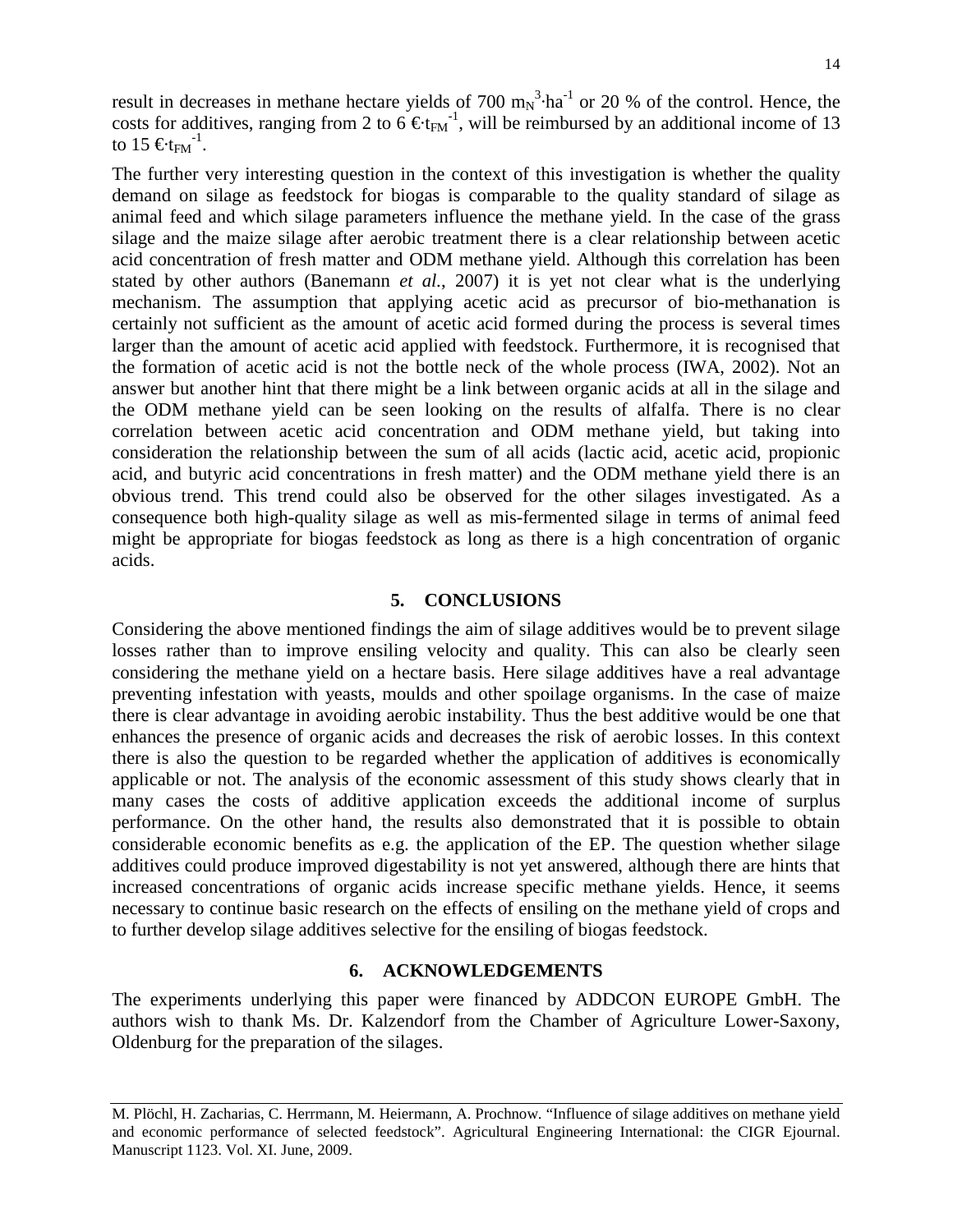#### **7. REFERENCES**

- Amon, T., B. Amon, V. Kryvoruchko, W. Zollitsch, K. Mayer and L. Gruber. 2007. Biogas production from maize and dairy cattle manure - Influence of biomass composition on the methane yield. *Agriculture, Ecosystems & Environment* 118: 173-182.
- Amon, T., V. Kryvoruchko, B. Amon, S. Buga, A. Amid, W. Zollitsch, K. Mayer and E. Pötsch. 2004. Biogas yields from agricultural digestion feedstock (in German), p. 1-6, *In:* Bundesanstalt für alpenländische Landwirtschaft Gumpenstein, ed. *10. Alpenländisches Expertenforum*,  $18^{th}$  -  $19^{th}$  March 2004, Irdning (A).
- Banemann, D., N. Engler, T. Fritz and M. Nelles. 2007. Practice-oriented determination of gas formation potentials as basis or the economical operation of biogas plants (in German), p. 199-209, *In:* M. Nelles, ed. *1. Rostocker Bioenergieforum - Bioenergieland Mecklenburg-Vorpommern*, Rostock (D).
- BMU. 2004. *The Renewable Energy Sources Act.* Available http://www.bmu.de/english/ renewable\_energy/doc/6465.php, verified 20.07.2008.
- Driehuis, F. and S.J. Oude Elferink. 2000. The impact of the quality of silage on animal health and food safety: a review. *The Veterinary quarterly* 22: 212-216.
- Hanff, H., G. Neubert and H. Brudel. 2005. *Datensammlung für die Betriebsplanung und die betriebswirtschaftliche Bewertung landwirtschaftlicher Produktionsverfahren im Land Brandenburg - Ackerbau - Grünlandwirtschaft - Tierproduktion*. 4. überarbeitete Auflage Schriftenreihe Des Landesamtes für Verbraucherschutz, Landwirtschaft und Flurneuordnung Reihe Landwirtschaft, Frankfurt/Oder.
- Heiermann, M. and M. Plöchl. 2004. Biogas from crops Results from anaerobic digestion tests (in German), p. 79-84 *10. Internationale Tagung "Energetische Nutzung nachwachsender Rohstoffe"*, TU Bergakademie Freiberg (D).
- Herrmann, C., M. Heiermann, C. Idler and V. Scholz. 2007. Parameters influencing substrate quality and biogas yield, p. 809-819, *In:* K. Maniatis, ed. *15th European Biomass Conference & Exhibiton "From Research to Market Development"*, Berlin (D).
- Herrmann, C., M. Heiermann, C. Idler and V. Scholz. 2008. Biogas crops Impact of supply chain and feedstock characteristics on methane yield, p. 20 p. *International Conference on Agricultural Engineering & Industry Exhibition*, CD Version 1127350, Hersonissos Crete (Greece).
- Honig, H. 1986. Evaluation of aerobic stability, p. 76-82 *Eurobac Conference*, Uppsala, Sweden.
- Idler, C., M. Häckel, C. Herrmann and M. Heiermann. 2007. Influence of additives in grass silages on the biogas yield. *Research paper of IAg Eng LUA & LU of AG*. 2007 39: 69- 81.
- IWA, Task Group for Mathematical Modelling of Anaerobic Digestion Processes. 2002. *Anaerobic Digestin Model No. 1 (ADM1)* IWA Publishing.

M. Plöchl, H. Zacharias, C. Herrmann, M. Heiermann, A. Prochnow. "Influence of silage additives on methane yield and economic performance of selected feedstock". Agricultural Engineering International: the CIGR Ejournal. Manuscript 1123. Vol. XI. June, 2009.